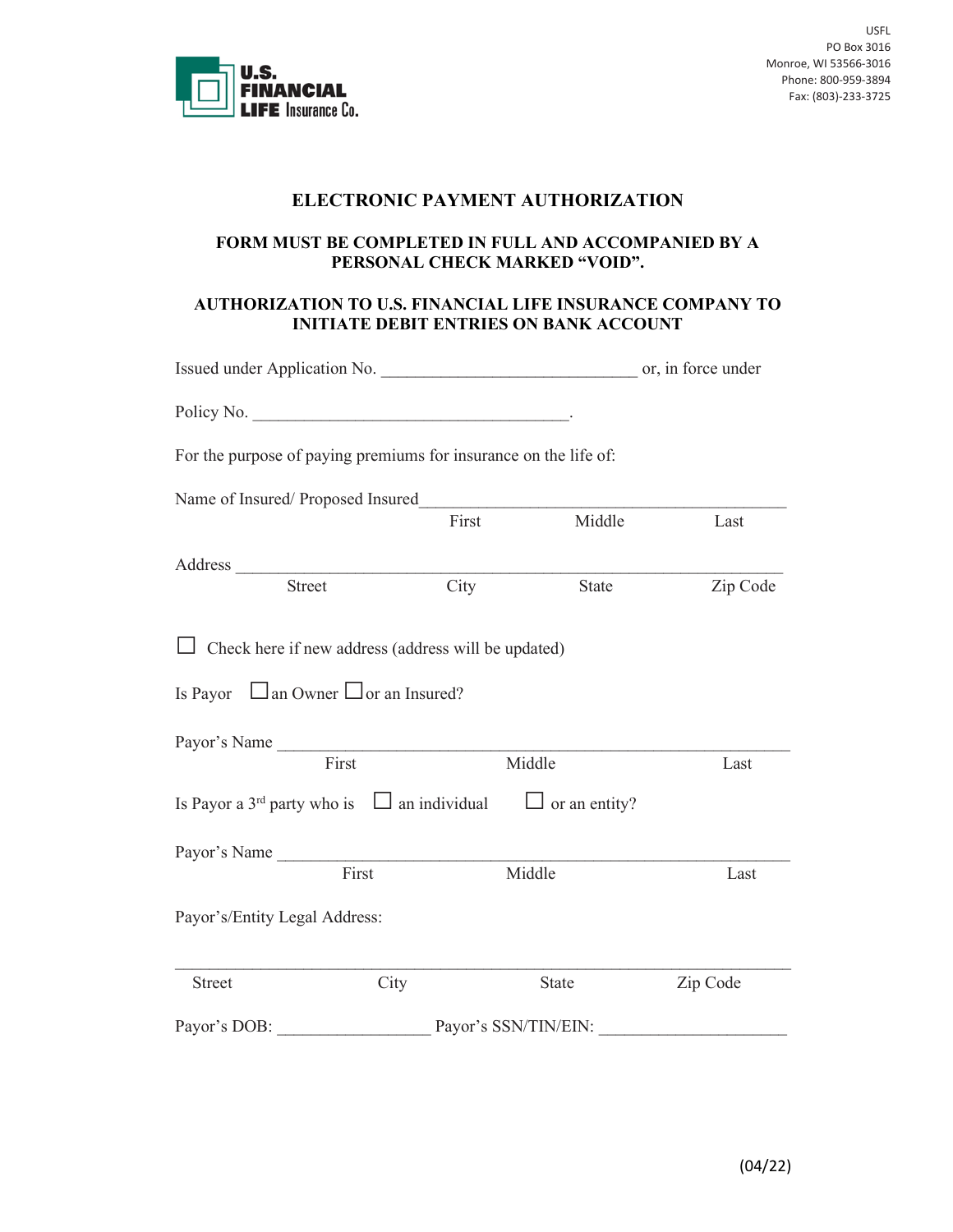

USFL PO Box 3016 Monroe, WI 53566-3016 Phone: 800-959-3894 Fax: (803)-233-3725

Payor's Mailing Address (if 3<sup>rd</sup> party is an individual):

| <b>Street</b> | City                                                                                                                                         | <b>State</b> | Zip Code                |
|---------------|----------------------------------------------------------------------------------------------------------------------------------------------|--------------|-------------------------|
|               | If "Yes", to Government-issued Picture ID Number (e.g., Driver's License/Passport/<br>Green Card/Visa; Passport Number, if foreign) provide: |              |                         |
|               |                                                                                                                                              |              |                         |
|               |                                                                                                                                              |              |                         |
|               | Payor Bank Information: Name of Bank Languary 2014                                                                                           |              |                         |
|               | $\text{Account} \#$                                                                                                                          |              | $\frac{1}{2}$ Routing # |
|               | Number of years account active                                                                                                               |              |                         |
|               | Monthly $\Box$ Quarterly $\Box$ Semi-Annually $\Box$ Annual                                                                                  |              |                         |

Such authorization to be revocable only upon receipt by U.S. Financial Life Insurance Company of a written revocation. I agree that the initiation of such debit entries to such bank shall constitute due notice of premiums being due upon the policy.

The debt will occur in the next policy month on the date selected. My debit date is the same as the policy date unless otherwise indicated **(Debit date cannot exceed 5 days from effective date of policy):**

Other Date  $\Box$  1  $\Box$  5  $\Box$  10  $\Box$  15  $\Box$  20  $\Box$  25

**Universal Life Only** – The debit must always occur on or before the effective date of the contract unless an additional modal payment(s) is made prior to onset of the draft.